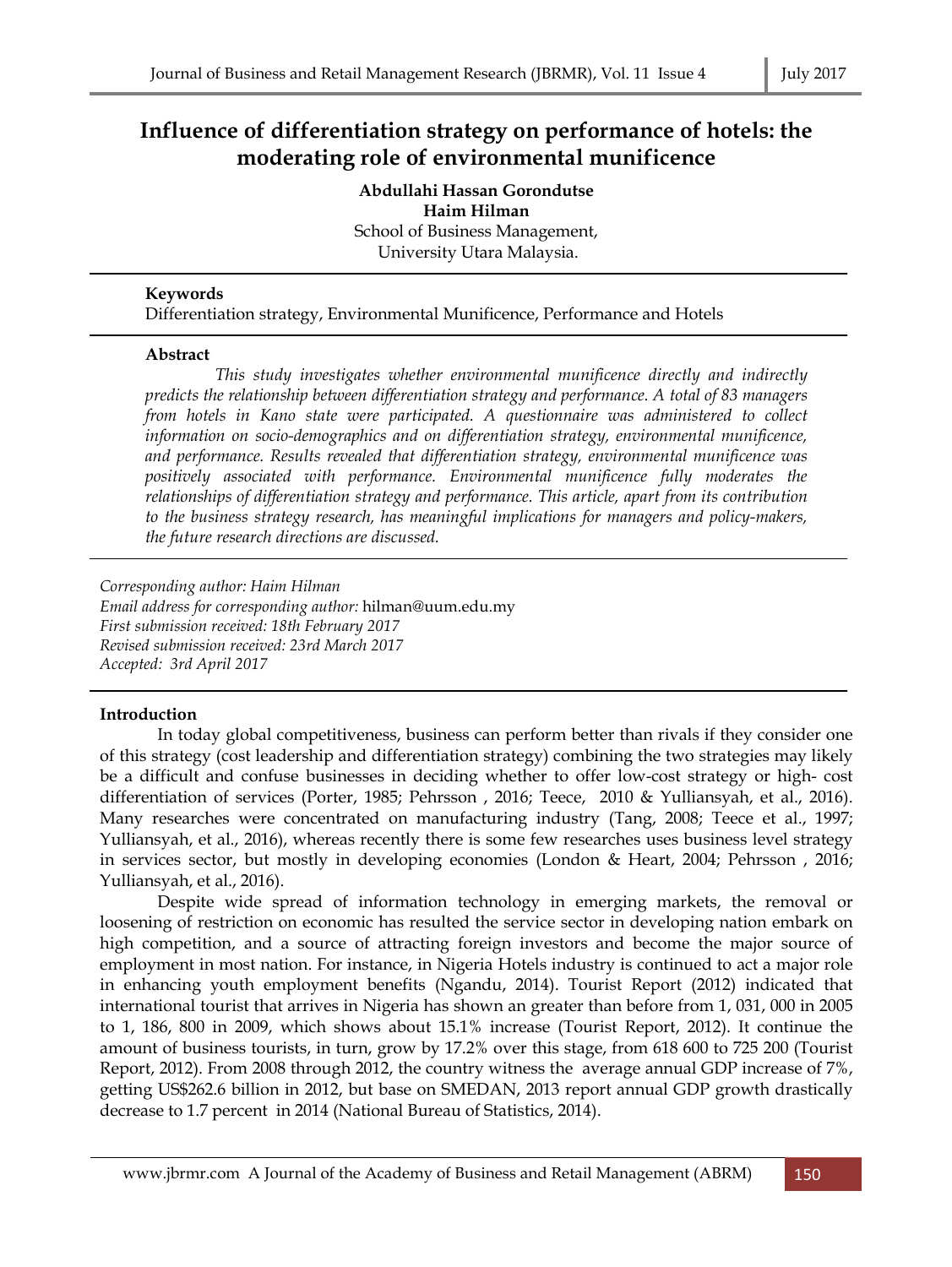A business that operates in a active local environment that experience high completion pressure, usually might have advantage employing differentiation strategy, this indicate that differentiation strategy emphasis struggle features which other rivals does have and this brings local competitive advantage as a result may strengthen the global competitiveness (Figueiredo, 2011; Pehrsson , 2016). However, previous literature on emerging nations mainly focused on manufacturing sector and specifically on multinational corporations in seeking competition advantage (Teece, 2010; Pehrsson, 2016; Yulliansyah, et al., 2016). Thus few is known about the strategic alternative made by service markets, or how the regulatory environment influence the operation of organization (Cavusgi et al., 2013 & Yulliansyah, et al., 2016). This paper addresses this gap by studying the relationship between differentiation strategy and performance hotels with moderating role of environmental munificence in the context of Nigeria.

#### **Literature Review and Hypotheses**

 Differentiation strategies are all-encompassing in market economies and are a prevailing means of getting competitive advantages (Hingley, Sodano, & Lindgreen, 2008; Pehrsson, 2016). Literature in strategic management gives several classification of business strategy that explains how firms compete in their relevant market environments (Cavusgi et al., 2013; Hingley, Sodano, & Lindgreen, 2008; Pehrsson, 2016 & Yulliansyah, et al., 2016).

 Porter's differentiation strategy gives businesses chance to declare a best price besides retaining better market share or becoming as market leader (Allen & Helms, 2006). The differentiation strategy as part of business level strategy is resourcefully executed when the businesses gives exclusive or better significance to the buyer with the direction of product quality, features, or follow up support (Allen & Helms, 2006; Porter, 1985). Hence, business adopting differentiation strategy can allege higher cost for goods or services based on features, allocation system, quality of service, or delivery channels (Allen & Helms, 2006; Porter, 1985; Nandakumar, 2011; Teeratansirikool, et al., 2013). The value possibly will be valid or apparent in line with fashion, brand name, or imaged (Porter, 1985; Nandakumar et al., 2010). The differentiation strategy appeals to complex or well familiar customer that are concerned with uniqueness or quality of product and willing to give benefit cost (Allen & Helms, 2006; Porter, 1985; Nandakumar et al., 2011).

 The relationship between strategy and performance has been examined in numerous works, both theoretically and empirically (Hingley, Sodano, & Lindgreen, 2008; Pehrsson, 2016; Teeratansirikool, 2013). In empirical studies, the linkage between strategy and performance is typically operationalized by using various measures and explicit ideas of causality fuelled by advancements in strategy research (Hingley, Sodano, & Lindgreen, 2008; Pehrsson, 2016). There are number of researches who established that business that select differentiation as competitive strategy produce better performance than rivals (Allen & Helms, 2006; Teeratansirikool, 2013). Previous literatures have elaborate differentiation strategy as one of the suitable strategy in competitive strategy for a business to improve their performance (Alsiwidi & Al-Hosan, 2012; Birjandi et al., 2014; Hilman & Narentheren, 2015). Allen and Helms (2006) discussed that company that chooses an appropriate generic strategy can achieve reasonable competitive advantage. Allen and Helms (2006) established that differentiation strategy is significant and vital to performance. While Hingley et al., (2013) argues that all depends on several factors (environment). Conversely, the finding is different with the research done by Verbeeten and Boons (2009) that reveals no proof for the assertion that performance measurement of the strategic priorities of the firm significantly affects performance (Nandakumar et al., 2011).

 In a recent theoretical assessment of the munificence Castrogiovani, (1991); Goll and Rasheed, (2004) distinguished between three different kinds of munificence: capacity, growth/decline, and opportunities/threat. Therefore capacity means the level of resources available to the business, while growth/decline means the change in capacity and lastly, opportunities/threat means the extent of unexploited capacity (Goll and Rasheed, 2004). Empirical researches over the years suggest that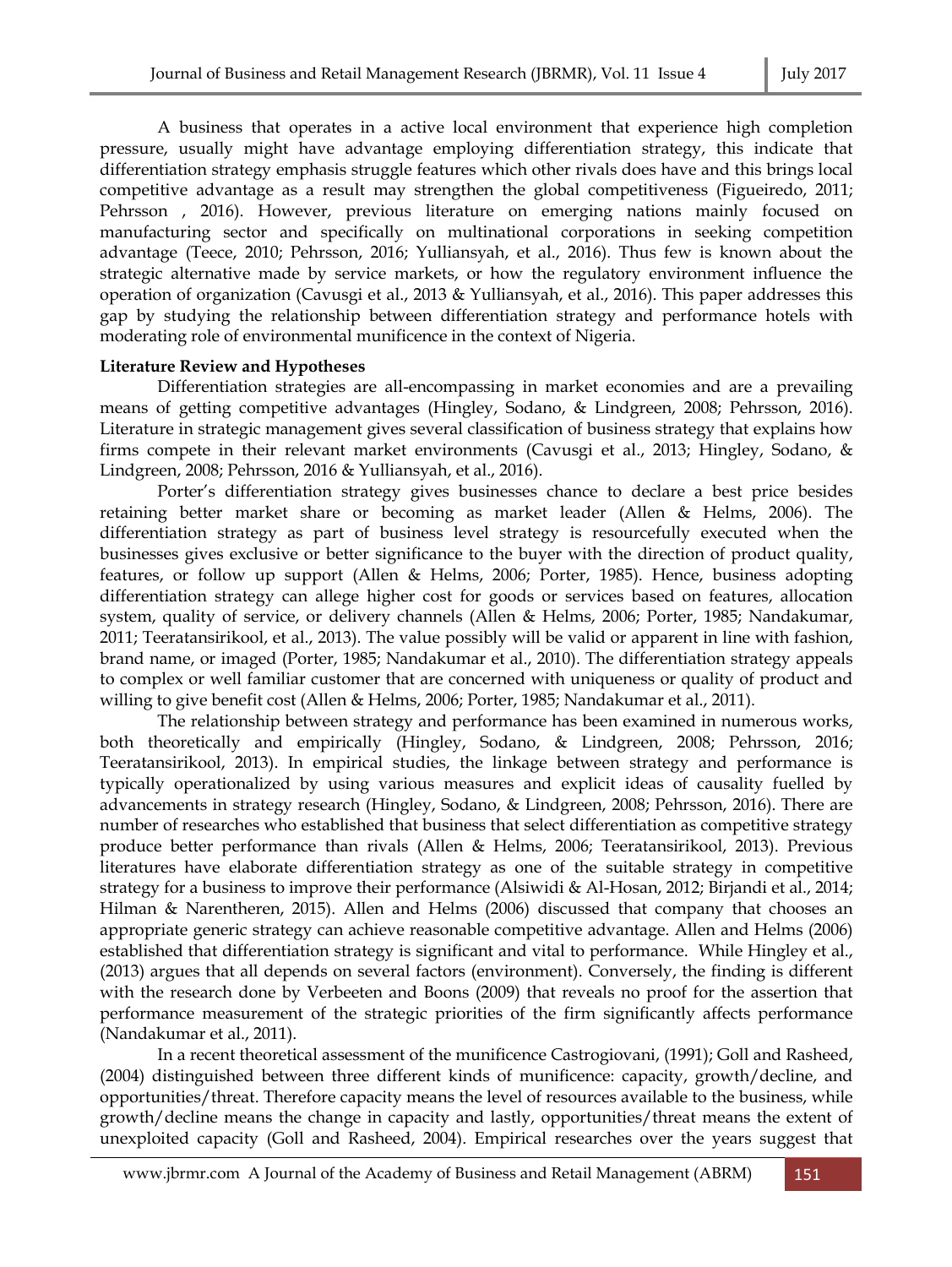munificence has a great influence on organizational process, structure and strategic performance (Goll and Rasheed, 2004). Business that found not to consider environmental munificence is likely to entrust to behave against the ethical act which may cause change in structure and administrative system (Goll and Rasheed, 2004). McArtthur and Nystry (1991) revealed that environmental munificence relate with strategy and consequently affect business performance this means that environmental munificence change the connection between strategy and performance (Goll and Rasheed, 2004).

 *The Dynamic Capability* (DC) Teece et al. (1997) which is an extension of RBV focused on readjustment of obtainable resources into new proficiency in response to demands from sustained environmental change (Wang and Ahmed, 2007). Dynamic Capability is more precise to certain context such as cultural diverse situation and stress timely responsiveness and reconfiguration of internal and external competence that are congruent with changing business environment (Singh et al., 2013). (Smith, 2010) argues that individuals with high self-esteem believe. Similar to Teece et al. (1997), we define dynamic capabilities as the firm's processes that use resources-specifically to integrate, reconfigure, gain and release resources-to match and even create market change. Dynamic capabilities thus are the organizational and strategic routines by which firms achieve new resource configurations as markets emerge, collide, split, evolve, and die. Eisenhardt and Martin (2000) used the term 'combinative capabilities' to describe organizational processes by which firms synthesize and acquire knowledge resources, and generate new applications from those resources. Therefore this study used dynamic capability considering the variables in this study that business can identify their ability to integrate, build, and reconfigure internal and external competences to address rapidly changing situation.

 Thus, the literature shows no uniformity concerning the trend of the association between business level strategy and business performance, Hence, the mixed results further urged to examine and validate infection between the business level strategy and performance (Allen & Helms, 2006; Alsiwidi & Al-Hosan, 2012; Birjandi et al., 2014; Banker et al., 2014). Thus, this study hypothesizes the following:

H1: There is a significant effect of differentiation strategy on performance of hotels in Nigeria

H2: There is a significant effect of environmental munificence on performance of hotels in Nigeria. H3: Does environmental munificence moderates the relationship between differentiation strategy and performance of hotels in Nigeria.

# **Theoretical Framework**

 Based on the above, this study examines the relationships of differentiation strategy on performance of hotels in Nigeria with moderating role environmental munificence. The Theoretical framework for the study is shown in Figure 1.

 Figure 1 represents a theoretical framework that incorporates the relationship among variables and develops a new direction towards the hotels performance. Researchers view business can identify their ability to integrate build, and reconfigure internal and external (differentiation and environmental munificence) competences to address rapidly changing situation. Eisenhardt and Martin (2000) used the term 'combinative capabilities' to describe organizational processes by which firms synthesize and acquire knowledge resources, and generate new applications from those resources. In similar view Dynamic Capabilities are the antecedent organizational and strategic routines by which managers alter their resource base-acquire and shed resources, integrate them together, and recombine them-to generate new value-creating strategies (Eisenhardt & Martin, 2000; Wang & Ahmad, 2007). As such, they are the drivers behind the creation, evolution, and recombination of other resources into new sources of competitive advantage (Eisenhardt & Martin (2000; Teece et al., 1997).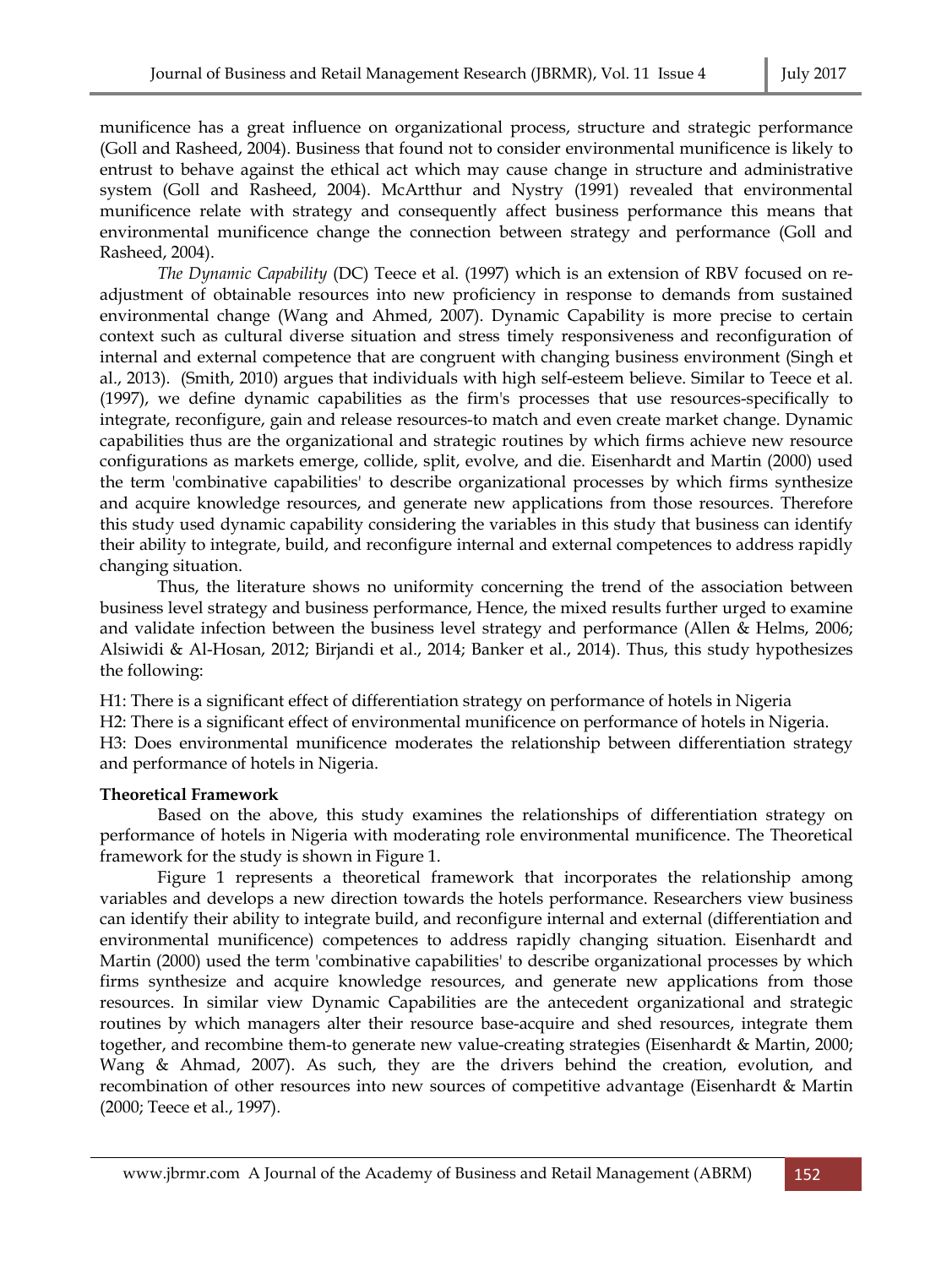

**Figure 1: Theoretical Model** 

#### **Method**

 The study employs quantitative research approach. The research setting is non-contrived and time horizon for this research is cross-sectional design using self administering. Questionnaires, the study unit of analysis were owner/manager. Similarly, the population of this study is hotels operating in Kano of North Western Nigeria totalling 83 that registered under the Directory of Kano State Tourism Board, thus, in order to generalize the listed hotels industry, this study adopted the census where every unit in a population is being selected, and this known as complete census. The choosing census as sample size becomes necessary due to small number of population. In additions, the census provide a true measure of population no sampling error, it also provide quit reliable and accurate result (Hilman & Kaliappen, 2014; Zikmund, Babin, Carr & Griffin, 2010). This paper adopted Partial Least Squares Structural Equation Modelling (PLS-SEM), due the complexity of the research model. Haenlein & Kaplan, (2004); Hair, Sarstedt, Ringle, & Mena, (2012) that PLS-SEM enhanced to be used as a research instrument in many areas like marketing, and other social sciences. Additionally, compared to other covariance based techniques PLS-SEM can accormodate non-normal data and has no restriction in terms of the interaction technique used in moderation test, therefore is a sufficient alternative for statistical test of moderation effect (Chin, Marcolin, & Newsted, 2003; Hair et al., 2013).

#### *Measures*

 Differentiation in this study focuses on Company concerned on given that a unique product or service (Hyatt, 2001). Hence, strategy of differentiation is usually build around firm-specific and product-specific creativity and marketing effort that will find it difficult or easy to imitate quickly. Business that concerned on differentiation strategy, in many cases emphasizes the degree of service and support. While a basic level of service and support may be easy to imitate, increasing these levels beyond the basic level involve substantial amounts of training differentiation attributes and the measurement scale was adapted from Luo and Zhao (2004); Nandakumar et al. (2011) and modify in order to suit the context of the study, the items were tested and achieved a Crobach alpha of 0.776 (Nandakumar et al., 2011).

 Environment munificence is refers as the availability or scarcity of significant resources needed by business operating inside the environment (Aminu & Shariff, 2015; Dess & Beard, 1984), the resources available inside the environment usually influence the survival and growth of business living within the environment (Dess & Beard, 1984; Jaiyeoba, 2013). Castrogiovanni (1991) argued that environmental munificence describes the capacity of environment to encourage organizations in the marketplace. Therefore, the study operationally measure environmental munificence as moderating variable measured using 8 items adapted from Tang (2008) and modified in order to suit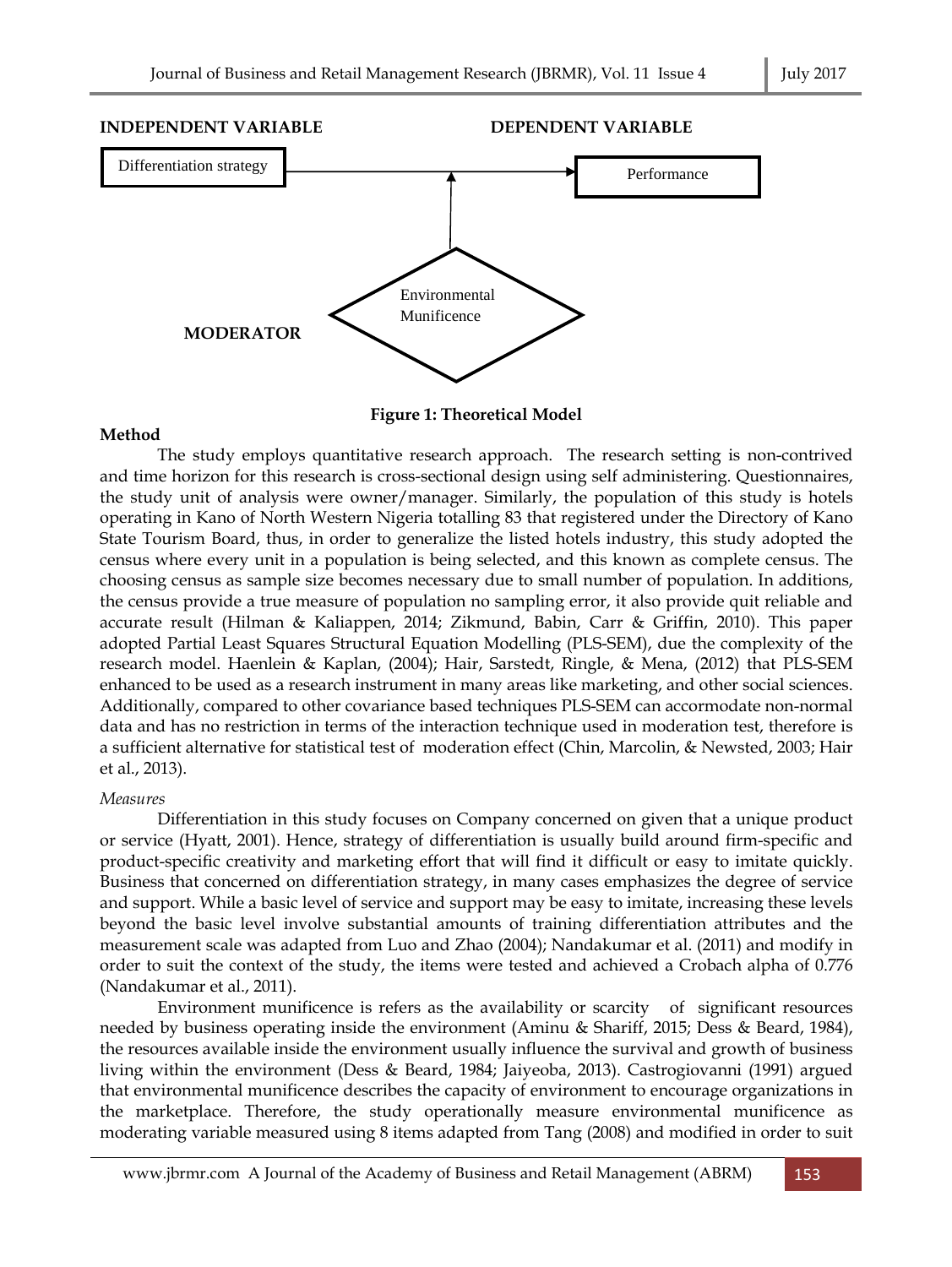the context of the study. All the 8 items will be measured using seven point Likert-type scales ( $1 =$ Strongly Disagree to 7 = Strongly Agree).

 Performance is operationalized as extent to which business records a success or otherwise in a given period of time. The performance scale in this study uses both objective (financial) and subjective (non- financial) measures is adapted from the evaluated using items adapted from Gorondutse and Hilman, (2016); Hilman (2009) and Kaplan and Norton (1996). Respondents were requested to specify the performance of their hotels in the past three years as compared to the performance of their key opponents in the industry (1= Significantly Decrease to 7= Significantly Increase).

### **Results**

 The descriptive statistics and Pearson correlations among the studied variables for the quantitative study are shown in Table 1. Mean and standard deviation are considered to be the important descriptive statistics for interval and ratio scale (Sekaran & Bougie, 2013). The present study used seven point Likert scale,. Table 1 under describes the mean and standard deviation of the entire variables used in this study. Performance recorded the highest mean  $(M = 4.95, SD = 0.91)$ while environmental munificence has the lowest mean  $(M = 4.02, SD = 1.04)$ . Therefore, the entire variables means were in the range of high level.

|       | Variables Mean and Standard Deviation of the Study |      |      |  |  |  |  |
|-------|----------------------------------------------------|------|------|--|--|--|--|
| Items | Description                                        | Mean | SD   |  |  |  |  |
|       | Performance                                        | 4.95 | 0.91 |  |  |  |  |
|       | <b>Differentiation</b>                             | 4.61 | 0.93 |  |  |  |  |

**3 Environmental Munificence 4.02 1.04** 

Table 1

 Multicollinearity is other statistical postulations in which two or more predictive constructs in a multiple regression are extremely interrelated. This study checked multicollinearity through tolerance value and variance inflated factor (VIF). To add, Hair *et al.,* (2010) state and recommend that any VIF more than 10 and tolerance value lesser than .10 shows a dilemma of multicollinearity. Table 2 below shows the tolerance value and VIF of the predicting constructs of this study.

| Table 2                                                 |                                            |       |  |  |  |
|---------------------------------------------------------|--------------------------------------------|-------|--|--|--|
|                                                         | Multicollinearity Tolerance and VIF Values |       |  |  |  |
| Independent variables<br><b>Collinearity Statistics</b> |                                            |       |  |  |  |
|                                                         | Tolerance                                  | VIF   |  |  |  |
| Differentiation Strategy                                | .988                                       | 1.012 |  |  |  |
| <b>Environmental Munificence</b>                        | .980                                       | 1.021 |  |  |  |

 The result in the table 2 above clearly shows the absence of multicollinearity among the predicting variables due to the fact that the VIF values are less than 10 whereas the tolerance values are more than .10.

 Anderson and Gerbing (1998) provided a two-step modeling approach to determine the quality of items used for measurement and secondly to be able to estimate the relationship between models. These two approaches are also discussed as measurement model and structural model (Hair *et al.,* 2012). hence, the use partial least squares is employed as suggested by Chin *et al.* (2003) and Smart PLS software (Ringle *et al.,* 2005) was used for this study which can be able to assess the reliability and validity as well as testing the structural /hypothesized model.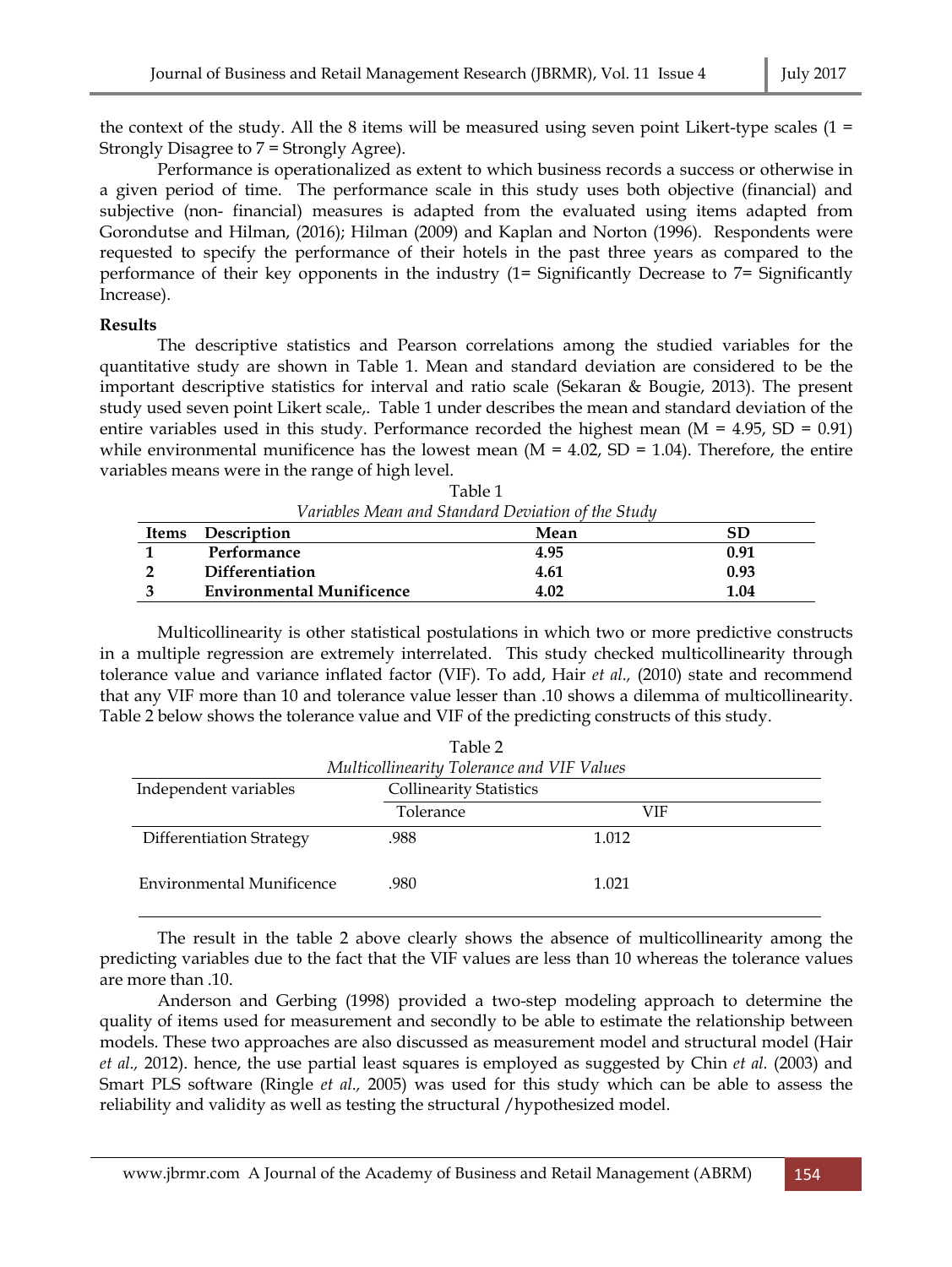# *Measurement Model*

 The measurement model can be assesses through convergent validity and discriminant validity. Bagozzi, Yi and Philips (1991) and Hair *et al.,* (2010) refer convergent validity as the degree to which a place of construct meets in measuring the concept on the construct (Bagozzi, *et al.,* 1991; Hair, *et al.,* 2010). Looking at the Table 3 reveals that the AVE values between 0.647 to 0.756 and the CR values of the constructs above the recommended assessment of 0.7, which ranges between 0.879 to 0.939 it, can be established that the measurement model has a sufficient degree of convergent validity.

| Table 3<br>Construct Convergent Validity and Reliability |             |          |       |             |       |
|----------------------------------------------------------|-------------|----------|-------|-------------|-------|
|                                                          |             |          |       |             |       |
|                                                          |             | Loadings | Alpha | Reliability |       |
| Performance                                              | <b>FP01</b> | 0.906    | 0.918 | 0.939       | 0.756 |
|                                                          | <b>FP02</b> | 0.936    |       |             |       |
|                                                          | <b>FP03</b> | 0.914    |       |             |       |
|                                                          | <b>FP04</b> | 0.790    |       |             |       |
|                                                          | <b>FP06</b> | 0.789    |       |             |       |
|                                                          |             |          |       |             |       |
| Differentitiation                                        | <b>DS01</b> | 0.769    | 0.920 | 0.936       | 0.713 |
|                                                          | <b>DS02</b> | 0.906    |       |             |       |
|                                                          | <b>DS03</b> | 0.810    |       |             |       |
|                                                          | <b>DS04</b> | 0.892    |       |             |       |
|                                                          | <b>DS05</b> | 0.769    |       |             |       |
|                                                          | <b>DS06</b> | 0.906    |       |             |       |
| <b>Environmental munificence</b>                         | <b>BE01</b> | 0.779    | 0.819 | 0.879       | 0.647 |
|                                                          | <b>BE02</b> | 0.792    |       |             |       |
|                                                          | <b>BE03</b> | 0.862    |       |             |       |
|                                                          | <b>BE04</b> | 0.780    |       |             |       |

# *Measurement Model*

Discriminant Validity

 Having discussed on convergent validity above this section explained on discriminant validity. Discriminant validity refers to the level to which a set of construct can truly be different from other construct. In investigating discriminant validity of the measurement model, this study employed Fornell and Lacker (1981) criteria. Table 4 Indicate the correlation matrix in which the diagonal element represent the square root of the average variance extracted of the latent constructs. The result of the correlation matrix indicated in the table below ensures that the discriminant validity is confirmed.

|                        | Table 4               |      |      |  |
|------------------------|-----------------------|------|------|--|
|                        | Discriminant Validity |      |      |  |
|                        |                       |      |      |  |
| <b>Differentiation</b> | .844                  |      |      |  |
| Environmental          | .167                  | .804 |      |  |
| Munificence            |                       |      |      |  |
| Performance            | .340                  | .706 | .869 |  |

*Note:* The bolded values in diagonals represent the square root of the AVE whilethose off the diagonals represent latent variable correlations

# *Structural Model*

 After a careful assessment of the measurement model in figure 2 the section examined the structural Model for this study. Hair *et al.,* (2006) viewed Structural model as a model that expresses about the reliance of association in the hypothesized model. In terms path coefficient, partial least squares as argued by Argawal and Karahanna (2000), is just like the standardized beta coefficient in regression analysis. The fundamental objective of structural model is to test the hypothesized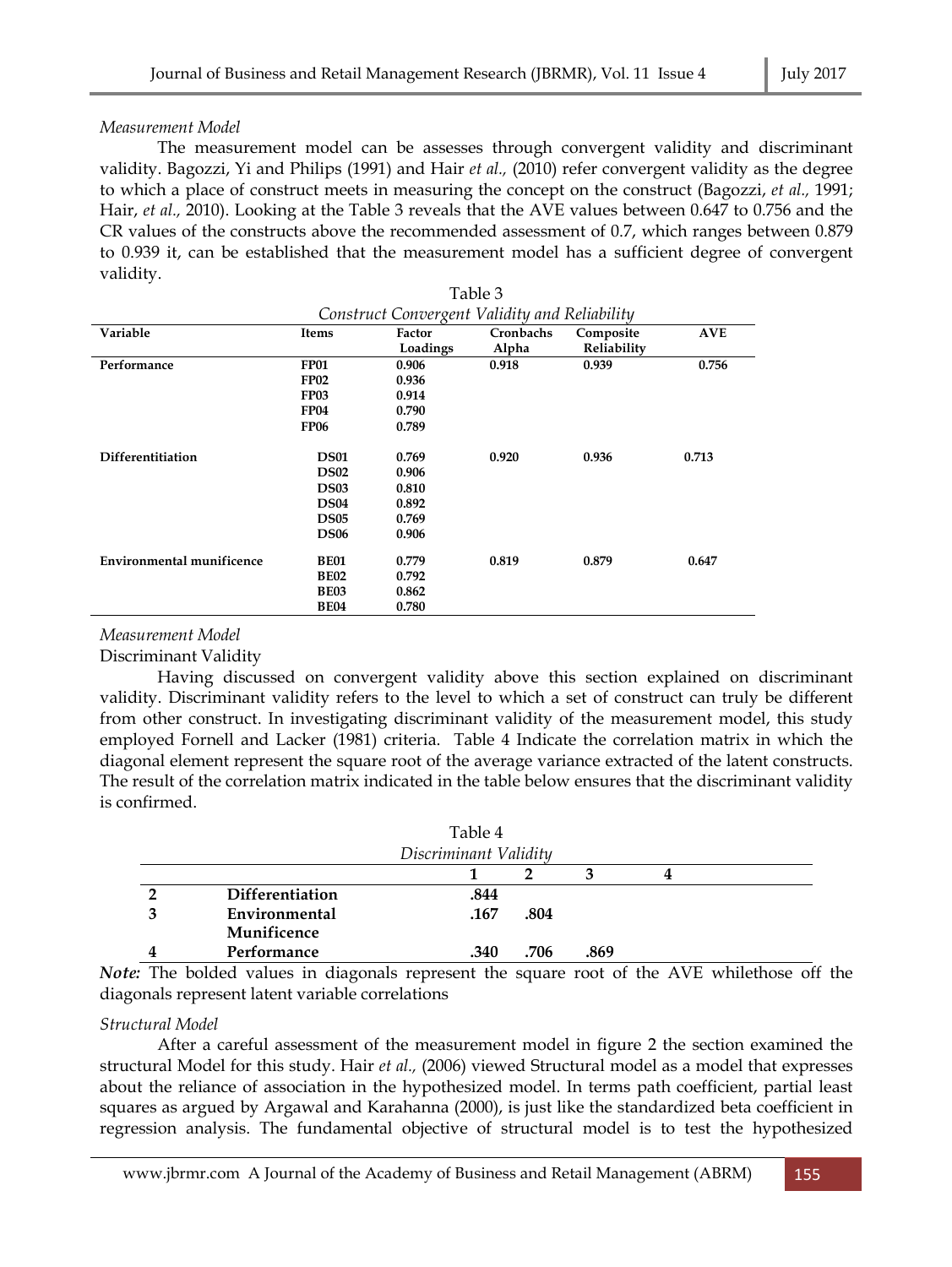relationships among constructs. Initially, the study focused on model evaluation and secondly, assessed the assumption of regression and correlation of variables. The structural model evaluation continues with an examination of the direct relationships and follow by indirect that is moderation testing.

 The t- values for this research be estimated using a 5000 re-sampling iterations in recurring Bootstrapping as recommended by Hair *et al.,* (2014). It can equally be justified that chosen a 5000 sample is for ensuring that each model parameter has experimental sampling sharing and the standard deviation of the distribution will serve as proxy of the parameter for statistically standard error (Hair *et al.,* 2012).



*Figure 2 Structural model* 

|                                                                                                                                                                                                                                                                                                                                                                                                                               | Table 5 |  |
|-------------------------------------------------------------------------------------------------------------------------------------------------------------------------------------------------------------------------------------------------------------------------------------------------------------------------------------------------------------------------------------------------------------------------------|---------|--|
| $\begin{array}{cccc} \text{1} & \text{1} & \text{1} & \text{1} & \text{1} & \text{1} & \text{1} & \text{1} & \text{1} & \text{1} & \text{1} & \text{1} & \text{1} & \text{1} & \text{1} & \text{1} & \text{1} & \text{1} & \text{1} & \text{1} & \text{1} & \text{1} & \text{1} & \text{1} & \text{1} & \text{1} & \text{1} & \text{1} & \text{1} & \text{1} & \text{1} & \text{1} & \text{1} & \text{1} & \text{1} & \text{$ |         |  |

| Result of Hypothesis Testing |       |          |         |         |           |  |
|------------------------------|-------|----------|---------|---------|-----------|--|
|                              | Beta  | Standard | t-value | P-Value | Decision  |  |
|                              |       | Error    |         |         |           |  |
| $EM \rightarrow PF$          | 0.272 | 0.043    | 5.541   | 0.000   | Supported |  |
| $DS \rightarrow PF$          | 1.182 | 0.049    | 27.266  | 0.000   | Supported |  |

 The above Table 5 indicated that all the study hypotheses were accepted and possess a tvalue which is greater than 1.96 shown an adequate support for the two direct hypotheses. The R2value indicated that, all the study variables of differentiation strategy, and environmental munificence are capable of influencing 87.9% of the changes in the dependent variable which is the performance.

|                           | Table 6                                                              |
|---------------------------|----------------------------------------------------------------------|
|                           | Effects of Differentiation, Environmental Munificence on Performance |
| Constructs                | R Square                                                             |
| Cost leadership           |                                                                      |
| <b>Differentiation</b>    |                                                                      |
| Environmental Munificence | 0.879                                                                |
|                           |                                                                      |

Note: The study variables explain 87.9% variation in Performance

*Moderating effect size* 

 Table 6 above indicated the result of holistic effect of differentiation strategy, environmental munificence on performance, hence, the need for ascertaining change in r square from the main model through the calculation of the effect sizes of the predicting variables. Therefore, only the results of the effect size *F*2 of the two (2) hypotheses that were statistically supported are reported. The effect size *F*2 is calculated using the formula advanced by Cohen (1988) is used: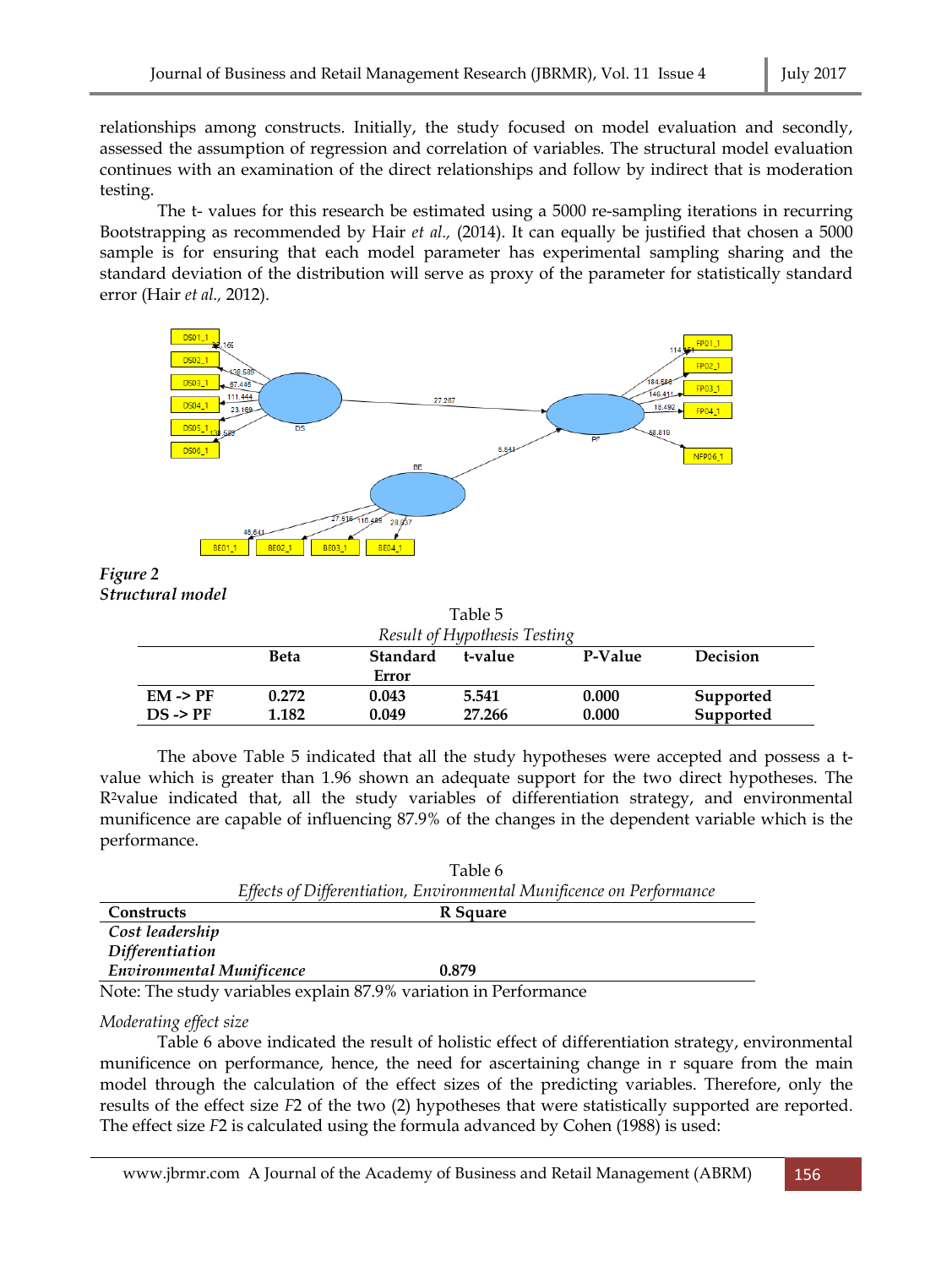| Thus: $F2 = \mathbb{R}^2$ included $\overline{\phantom{a}}$ = $\mathbb{R}^2$ excluded.   |
|------------------------------------------------------------------------------------------|
| $1 - R2$ included                                                                        |
| Where:                                                                                   |
| $i$ = main effect model (without the moderator)                                          |
| $m =$ interaction effect model (with the moderator)                                      |
| We can calculate the $f2$ by filling in the 2 R2 values which we have already noted down |
| $f2 = 0.879 - 0.868$                                                                     |
| $1 - 0.879$                                                                              |
| $f2 = 0.091$                                                                             |
| We interpret the $f2$ by following the guidelines given in Cohen $(1988)$ , as follows:  |
| $0.02$ Small                                                                             |
| 0.15 Medium                                                                              |
| $0.35$ Large                                                                             |
|                                                                                          |

Therefore, in line with above f2 is 0.091, this study can revealed that the effect size is small as per Cohen (1988). Based on this, Chin et al (2003) state that small effect size *f*2 does not necessarily mean that the underlying moderator effect is negligible, even a small interaction effect can be meaningful under extreme moderating circumstances, if the resulting beta changes are meaningful, then it is significant to take these situation into considerations (Chin et al., 2003).

# *Predictive Relevance of the Model*

PLS Predictive relevance of the model is intended to evaluate the predictive capability of a particular model. Hair *et al.,* (2012) asserted that predictive relevance is represented by Q<sup>2</sup>; Q<sup>2</sup>does not only evaluated how values are built around the model but also assesses the parameter estimates. The cross validated redundancy assesses the capability of the model to predict the endogenous variables and hence demonstrates the quality of the model. The Table 7 shows the construct cross validated redundancy

| Table 7                              |     |        |                   |  |  |  |
|--------------------------------------|-----|--------|-------------------|--|--|--|
| Construct Cross Validated Redundancy |     |        |                   |  |  |  |
| Total                                | SSO | SSE    | 1-SSE/SSO $(Q^2)$ |  |  |  |
| PF                                   | 224 | 131.17 | 0.414             |  |  |  |

 Table 7 above shows that the predictive relevance of the model remains outstanding. Based on the Smart PLS 2.0 results, the obtained cross validated redundancy was established to be 0.414. Chin,  $(1988)$ , set three criteria (i) if Q2 is 0.02, then the model has small predictive relevance, (ii) if Q2 is 0.15, then the model has medium predictive relevance, and (iii) if Q2 is 0.35, then the model has large predictive relevance. for this reason, the result indicate sufficient prediction quality.

# *Test of Moderation*

 Moderator is a construct that strength the relationship between two constructs, hence that the nature of the influence of independent variable on the criterion will differ in accordance to the degree or value of the moderator (Ramayah, 2014). In this study, a moderating variable of environmental munificence is introduced on the association between differentiation strategy and hotel performance. After the insertion of the interaction term the result of the of the path coefficient established that environmental munificence is found to moderate on the association between differentiation strategy and hotel performance.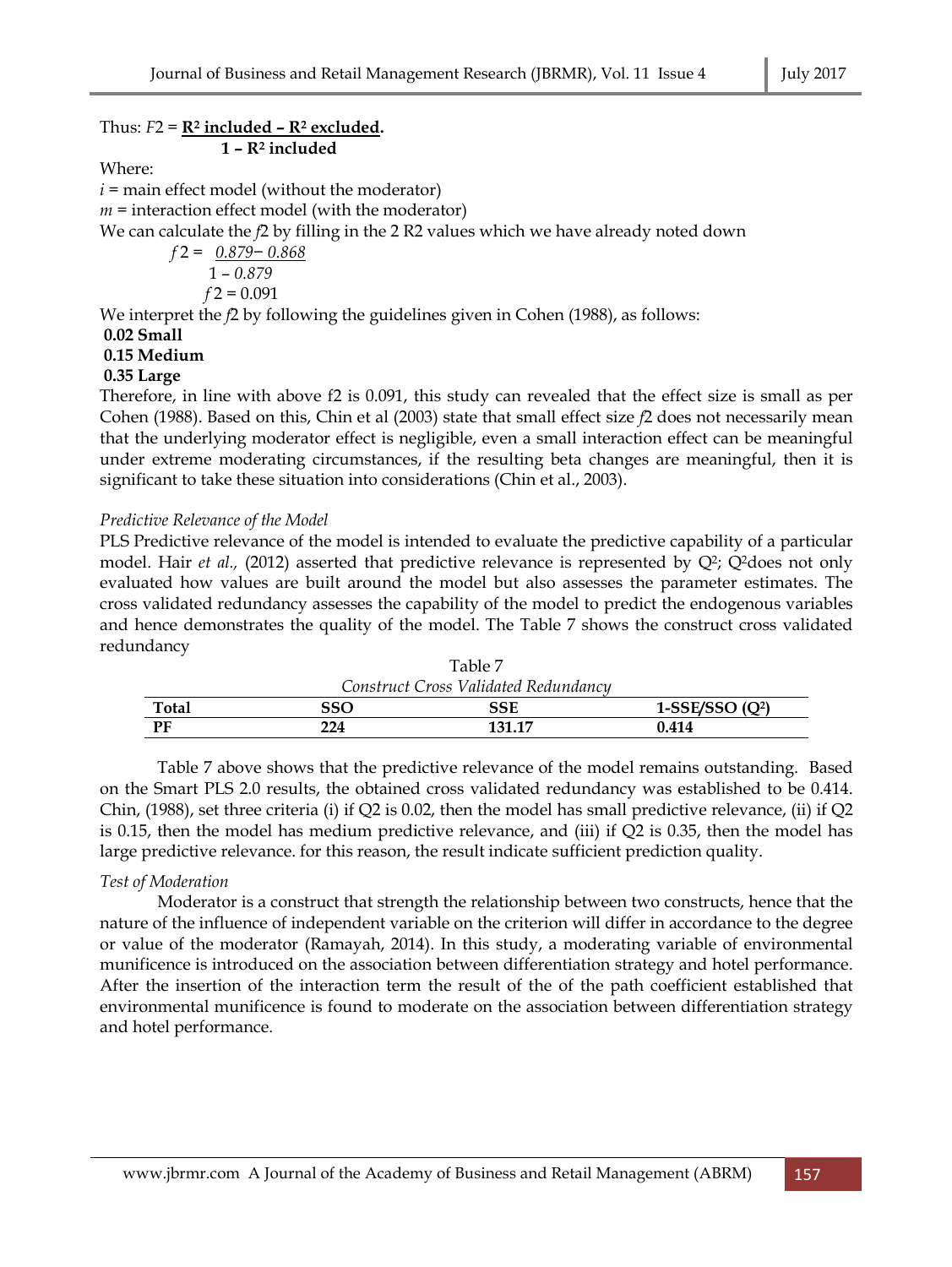

| Table 8                                                                         |
|---------------------------------------------------------------------------------|
| Result of moderation Test of EM on the relationship between DS and performance. |

|                          | Beta  | Standard<br>Error | t-value | P-Value | Decision  |
|--------------------------|-------|-------------------|---------|---------|-----------|
| $DS \rightarrow PF$      | 1.252 | 0.040             | 30.757  | 0.000   | Supported |
| $DS * EM \rightarrow PF$ | 0.142 | 0.019             | 7.423   | 0.000   | Supported |

#### **Discussion**

 The discussion of the study basically focused on the research objectives of this study. Research objectives state that to find the influence of differentiation strategy on performance of hotels with moderating role of environmental munificence. The result of a moderation test of the environmental munificence on the relationship between differentiation strategy and performance indicated that the variable is able to explain 87.9% of the model. The product indicator approach results indicated that differentiation has the following values (β = -0.142, t = 7.423, P = 0.000). Therefore  $H_3$  is supported.

 Therefore, this study has confirmed that environmental munificence can strengthen the relationship between differentiation strategy, and performance of Nigerian hotels. Similarly, if hotels manager particularly in Nigeria can use environmental munificence with regards to creating friendly environment and support of community and media will surely influences performance of hotels in Nigeria. In addition this is result is in line with Tang (2008) who reveals that high environmental munificence lead to higher performance.

 The literature review in his study indicated that not many studies have looked at hotels organisations in the developed economics, and out of these, only a few studies if any have focussed on services industry. The study presented suitable proof for the hotels' superiors for creating strategic tactics in determining business level strategies, and performance measurements in their efforts to make every effort for the superior organizational performance. The paper has contributed in testing these instruments in an African context. Similarly, it has contributed in developing and testing research hypotheses.

 The finding of this study would be of relevance to policy makers such hoteliers and Kano state tourism board in designing the future environmental programs that create friendly, support and utilized the available scarce resources as this will help in energizing and promoting customer spirit to patronize Nigerian hotels. as it will guide and assist hotels managers by given guidance on particular resource patterns can give precious return leading to sustainable performance. Thus, the increase in their performance will help toward increase in gross domestic production (GDP) and sustainable economic development.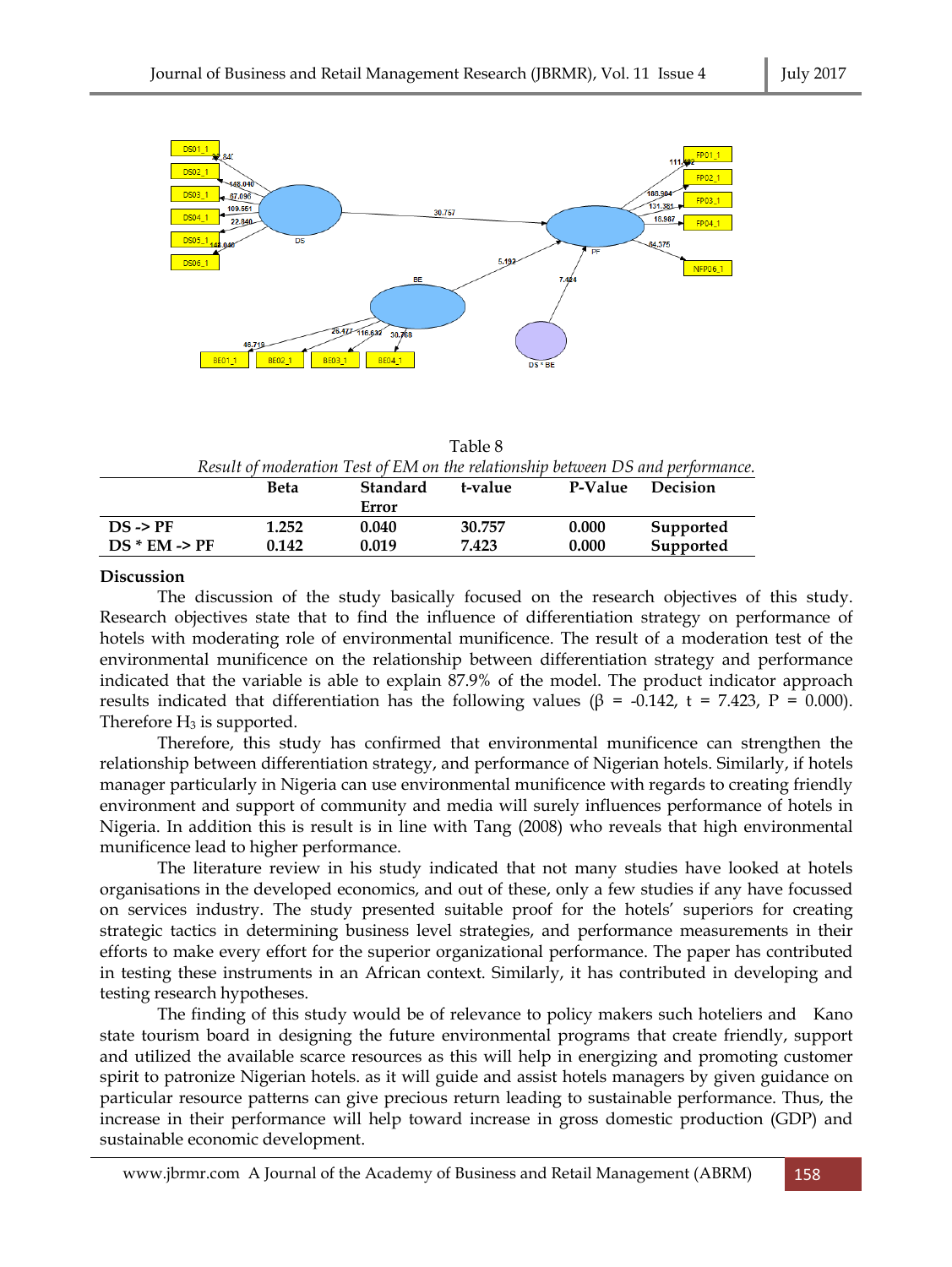#### **Conclusions and recommendations**

 The findings of this study established that, the first research objective is to examine the influence differentiation strategy on performance hotels in Nigeria with moderating role of environmental munificence. The result of Smart PLS 2.0 software indicated that the effect differentiation strategy on performance hotels in Nigeria is supported. Hence, the need for hotels regulators put more effort in cost reduction strategies and also emphasize on partnering opportunities with a view of getting competitive advantage. Also, examine the effect environmental munificence on performance hotels in Nigeria. The finding of this study is supported. This shows that environmental munificence is a good predictor of hotels performance in Nigeria. Therefore, all issues regarding environmental munificence are a very significant factor in determining performance.

 Based on the study findings, it was reported that environmental munificence was a moderator to differentiation strategy. Therefore, the ability of hotels manager to create friendly, support community and extend to which hotels utilize available of resource is a good pointer of success, and can give them an edge over and above rivals, hence, the tendency of remaining relevant in its immediate environment.

 The results lend support and provide valuable insights into the influence of differentiation strategy on performance, but it has few limitations, as our survey did not contain/confine all potentially relevant constructs in establishing effects on performance of hotels. Nevertheless, we have designed our research to capture/to measure our most relevant and most researched construct; exclusion of other variables does not detract us from the valuable research findings. This article makes important contribution in adding to the literature on performance research. By employing environmental munificence, this study demonstrated how moderating variable can influence the relationship between exogenous and endogenous constructs. This will continue be a subject of fruitful research that could help researchers and policy makers to better understand these construct and reducing the prevalence of this phenomenon.

 In any research like present study have some limitations. The first limitation is that, even though there are so many variables that can measure organizational performance, this study is limited to only differentiation strategy, and environmental munificence. One other limitation of this study is that, data were collected from Kano state in north western Nigeria, which might not be a basis for generalization. In spite of these shortcomings, the present study provides a basis for examining the association between differentiation strategy, and performance of Nigerian hotels, with the moderating effects of environmental munificence. The paper uses manager perception; future research may use other owners/managers perception in performance rating. This study employs quantitative research design; future research may use mixed methods/triangulation, using both quantitative and qualitative questionnaire and interview. Finally, this study recommends the use of the structural equation modeling (SEM) for data analysis in the future studies.

#### **References**

- Allen, R.S. & Helms, M.M. (2006), "Linking strategic practices and organizational performance to Porter's generic strategies", *Business Process Management Journal*, 12(4), 433-454.
- Al-siwidi, A.K., & Al-Hosam, A. (2012). The effect of entrepreneurial orientation on the organizational performance: A study on Islamic banks in Yemen using the Partial Least
- Squares approach. *African Journal of Business Management,* 2(1), 156-164
- Aminu, M. I., & Shariff, M. N. (2015). Determinants of SMEs Performance in Nigeria: A Pilot Study. *Mediterranean Journal of Social Sciences*, 6(1), 156-164
- Anderson, J. C., & Gerbing, D. W. (1988), Structural Equation Modeling in Practice: A Review and Recommended Two-Step Approach, *Psychological Bulletin,* 103 (3), 411–423.
- Bagozzi, R.P., Yi, Y., & Phillips, L.W. (1991). Assessing construct validity in organizational research.*Administrative Science Quarterly*, 36(3), 421–458.

www.jbrmr.com A Journal of the Academy of Business and Retail Management (ABRM) 159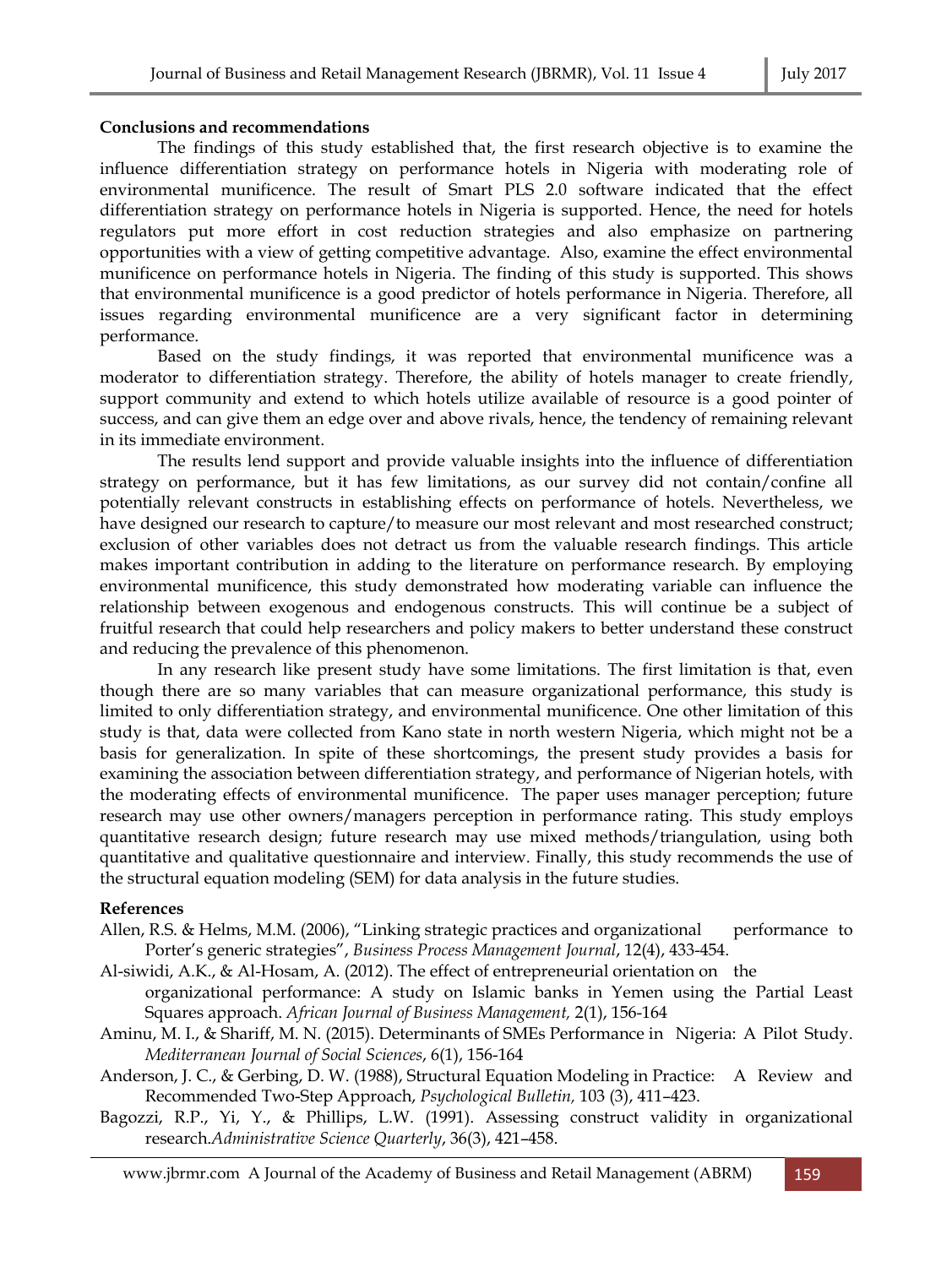Banker**,** R. D. & Tripathy R. M. A. (2014),"Does a differentiation strategy lead to more

- sustainable financial performance than a cost leadership strategy?, *Management Decision*, 52(5), 872 896.
- Birjandi, H., Jahromi, N. M., Darasi, S. M., & Birjandi, M. (2014). The Effect of Cost Leadership
- Strategy On ROA and Future Performance of Accepted Companies in Tehran Stock

Exchange. *Research Journal of Finance and Accounting,5(70,* 152-158.

- Cavusgil, S.T., Ghauri, P.N. & Akcal, A.A. (2013), *Doing Business in Emerging Markets*, 2nd ed., SAGE, London.
- Chin, W. W. (1998a), Issues and opinion on structural equation modeling, *MIS Quarterly*, 22( 1), VII-XVI.
- Chin, W.W., Marcolin, B.L. & Newsted, P.R. (2003). A partial least squares latent variable modelling approach for measuring interaction effects: results from a Monte Carlo simulation study and an electronic-mail emotion/adoption study, *Information Systems Research*, 14(2), 189-217.
- Cohen, J. (1988). *Statistical Power Analysis for the Behavioral sciences*, (2nded). New Jersey: Lawrence Erlbaum Associates.
- Dess, G. G., & Beard, D. W. (1984). Dimensions of organizational task environments. *Administrative Science Quarterly*, 52-73.
- Eisenhardt, K.M. & Martin, J. (2000). Dynamic capabilities: what are they?, *Strategic Management Journal*, 21( 10/11), 1105-1121.
- Figueiredo, P.N. (2011). The role dual embeddedness in the innovative performance of MNE subsidiaries: evidence from Brazil. *Journal of Management Studies*, 48(2), 417-440.
- Fornell, C., and Larcker, D. F. (1981). Evaluating structural equation models with unobservable and measurement error. *Journal of Marketing Research,*18, 39- 50.
- Goll, I., & Rasheed, A. A. (2004). The moderating effect of environmental munificence and
- dynamism on the relationship between discretionary social responsibility and firm performance. *Journal of Business Ethics, 49*(1), 41-54.
- Gorondutse, A.H., & Hilman, H. (2016). The Moderation Effect of Organizational culture on the Relationship between Commitments of Corporate Social Responsibility (CSR) and Performance of SMEs in Nigeria. *Journal of General Management*, 42(1), 65-77.
- Hair, J. F., Jr., Black, W. C., Babin, B. J., Andersen, R. E., & Tatham, R. L. (2006).*Mutilvariate Data Analysis (6th ed.)*. Upper Saddle River, NJ:Pearson Prentice Hall.
- Hair, J., Black, J. W., Babin, B. J., & Anderson, E. R. (2010). *Multivariate data analysis* United State of America: Pearson Prentice Hall.
- Hair, J.F., Sarstedt, M., Pieper, T.M. and Ringle, C.M. (2012). The use of partial least squares structural equation modelling in strategic management research: a review of past practices and recommendations for future applications. *Long Range Planning*, 45(5/6),320-340.
- Hilman, H. (2009), "Relationship of competitive strategy, strategic flexibility and sourcing strategy on organizational performance", unpublished PhD dissertation,Universiti Putra Malaysia, Selangor.
- Hilman H, & Kaliappen, N. (2014). Strategic Role of Customer Orientation in Differentiation Strategy and Organizational Performance Nexus: A Partial Least Square (PLS) Approach. *Research Journal of Applied Sciences, Engineering and Technology* 7(19): 4150-4156,
- Hilman H, & Kaliappe, N. (2015). Innovation strategies and performance: are they truly linked?. *World Journal of Entrepreneurship, Management and Sustainable Development* 11(1), 48-63.
- Hingley, M., Sodano, V., & Lindgreen, A., (2008). Differentiation strategies in vertical channels A case study from the market for fresh produce. *British Food Journal*, 110 (1)42–61
- Jaiyeoba, O.O. (2013). The effect of environmental munificence and market orientation dimensions on performance of small business in Botswana, *Business and Economic Research*, 3(2), 246-254